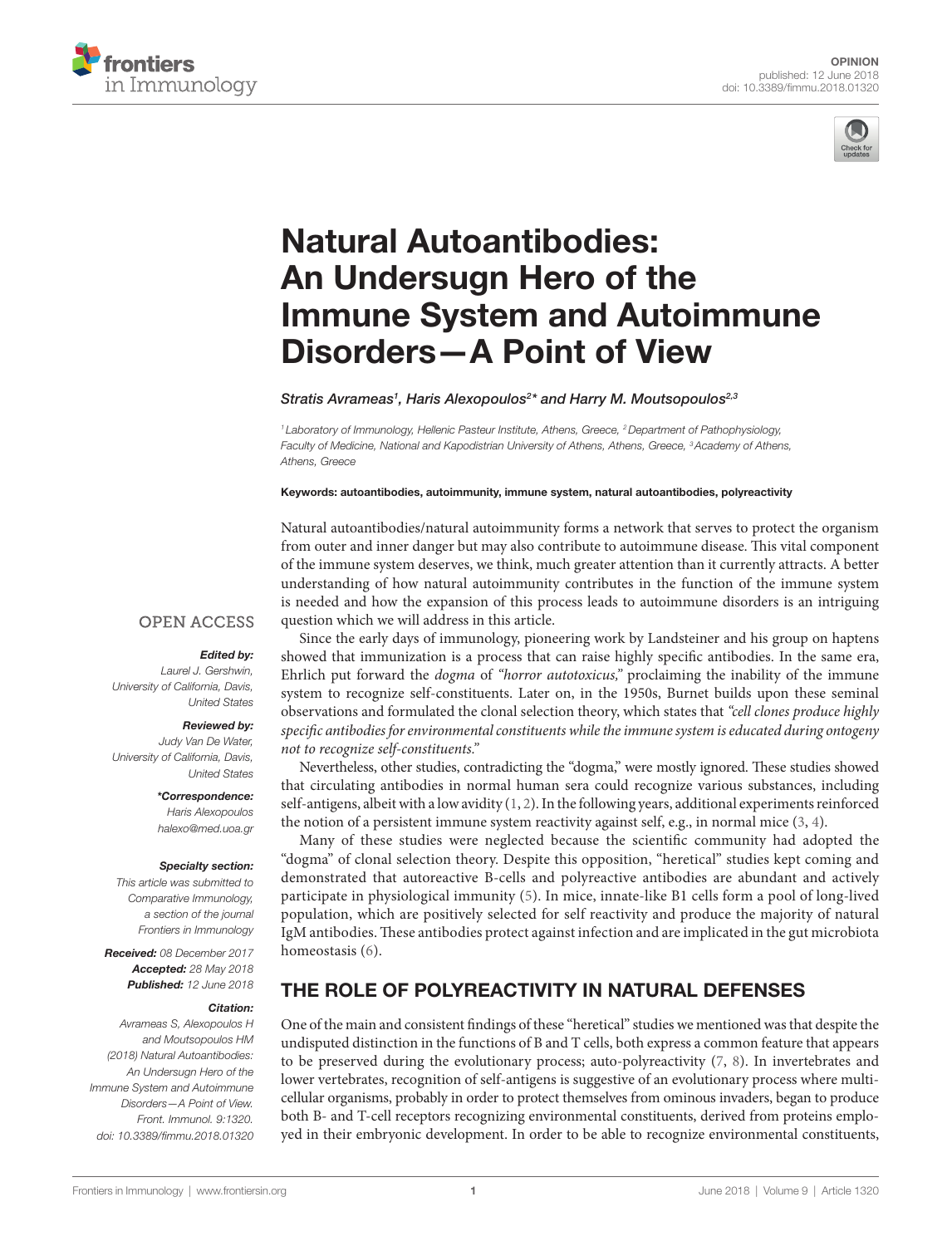they had to lose part of their ability to recognize self. In the course of evolution, these auto-polyreactive immune receptors ended up recognizing more avidly the external rather than the internal constituents of the organism [\(9\)](#page-2-8). Higher vertebrates maintained the ability to produce these auto-polyreactive immune receptors. Since then, vertebrates acquired the additional capacity to produce specific receptors that recognize environmental antigens, yet, their ability to recognize self-antigens, *via* polyreactivity was maintained; an evolutionary genetic fossil maintained in the germline ([10,](#page-2-9) [11](#page-2-10)). Is this ancient aspect of the immune system still relevant for day-to-day immunity? This network of low-specificity polyreactive natural antibodies is still crucial for instantly recognizing an acute infection and marking the invader for the first responders of the innate immunity. Their ability to bind both self and non-self molecules allows the binding of, e.g., cytokines and other self constituents, masking them from the adaptive immune system and, therefore, actively inhibiting pathogenic autoimmunity [\(12](#page-2-11)).

Under physiological conditions, auto-polyreactive immune receptors have their active site blocked by the high amount of available self-antigens. Auto-polyreactive immune receptors upon binding to self-antigens form immune complexes, which are subsequently eliminated from the circulation, primarily by phagocytosis ([13\)](#page-2-12). Auto-polyreactivity endows the immune system with the readily available capacity to recognize and interact with self and environment constituents, e.g., the gut microbiota, reminiscent of our ancestors [\(14](#page-2-13)). A vast network is created, which is changing perpetually depending upon the stimuli derived either from the internal or the external milieu of the organism contributing significantly to immune homeostasis. In disease states, where self-antigens are released, this network is a guardian that rapidly sequesters the self-antigens, e.g., in pathologic conditions such as demyelination, stroke, or pulmonary disease ([15–](#page-2-14)[17\)](#page-2-15). Also, vital homeostatic biological activities such as cellular repairing and enzymatic catalysis are also monitored by several auto-polyreactive immune receptors ([7](#page-2-6), [18](#page-2-16)). These data clearly demonstrate that reactivity against self exists and that it has a well-defined physiological role.

## BUT WHAT ABOUT AUTOIMMUNE DISEASES?

The cardinal feature of an autoimmune disease is the unfolding of an excessive self-reactive, antigen-driven, immune response. The emergence of these disorders is considered a multifactorial process. Genetic predisposition ([19](#page-2-17), [20\)](#page-2-18), environmental insults such as infections, chemical and physical agents ([21\)](#page-2-19), as well as stressful life events ([22\)](#page-2-20) all have been implicated. This selfaddressed intense immune response is mediated by the physiological cytokine and immune cells repertoire and leads to organ dysfunction, hyperfunction, or tissue injury [\(23](#page-2-21), [24\)](#page-2-22). Are B- or T-cells that express natural autoantibody receptors the key links between natural self-polyreactivity and pathologic autoimmunity? To put it in other words, is there any evidence that excessive polyreactivity (including self-reactivity) can lead to disease? We propose that chronic activation of the immune system [\(25,](#page-2-23) [26\)](#page-2-24) can lead to expansion of naturally present auto-polyreactive clones and, in genetically predisposed individuals, this can lead to the development of autoimmune disease. Our proposal is supported from clinical observations and experimental data.

It is well known that in sympathetic ophthalmia, release of hidden autoantigens in abundance, from, e.g., trauma of one eye are readily recognized by circulating preexisting autoreactive lymphocytic clones leading to autoimmune insult in the other eye [\(27](#page-2-25)). It is also well understood that chronic activation of the immune system, as occurs in chronic infections like subacute bacterial endocarditis [\(28](#page-2-26)), leishmaniosis [\(29](#page-2-27)), and others, may lead, in genetically susceptible individuals, to immune complex formation and development of autoimmune disease. Furthermore, many years ago, we have shown, followed by others that chronic activation of the immune system, as occurs in individuals who received allogeneic bone transplants and develop chronic graft versus host disease also leads to the development of a variety of systemic autoimmune diseases such as systemic lupus erythematosus (SLE), Sjögren's syndrome, biliary cirrhosis, and scleroderma ([30–](#page-2-28)[32](#page-2-29)).

Another important clue comes from the newly described age-associated B cells, which progressively accumulate with age. The appearance of these cells is correlated with disease onset in several murine SLE models ([33](#page-2-30)). These cells are driven by a T-bet centered transcriptional program and progressively accumulate throughout life. These cells may well represent polyreactive memory B-cells, which recognize chronic pathogenic microbes but also autoantigens. The relative abundance of these cells in aging individuals may be an explanation of why autoimmune reactivity is more common in the elderly ([34](#page-3-0)). This notion has also been demonstrated previously, in studies where, in healthy elderly individuals, a high incidence of autoantibodies was observed, particularly of the IgG isotype [\(35](#page-3-1), [36\)](#page-3-2). It would be worth investigating further the spectrum of autoantibodies in the elderly and whether these are produced by the age-associated B cells.

Further proof is arising from studying pathogenetic aspects of Sjögren's syndrome, an autoimmune epithelitis [\(37](#page-3-3)). It is known, from studies in our and other laboratories, that the key player who initiates and perpetuates the autoimmune reactivity is the activated epithelium of the affected organs. We, and others, have shown that in patients with Sjögren's syndrome, aggressive lymphocytic infiltrates surround the epithelia of the affected organs such as the salivary glands, the bronchi, the renal tubules, and the cholangia. Epithelia from labial minor salivary glands remain activated, even in long-term cultures, since they retain inappropriate expression of immune-regulatory molecules such as B7, ICAM, CD40, lympho-attractant chemokines, and pro-inflammatory cytokines, die from apoptotic death and release exosomes. Both apoptotic blebs and exosomes contain abundance of the autoantigens Ro and La, which in tandem with the activated epithelium, chronically activate the immune system rendering it aggressively autoreactive. As a result, the already present natural autoreactive lymphocytic clones may expand leading to the destruction of the affected organ and the development of autoimmune epithelitis. The question why the salivary gland epithelium of patients with Sjögren's syndrome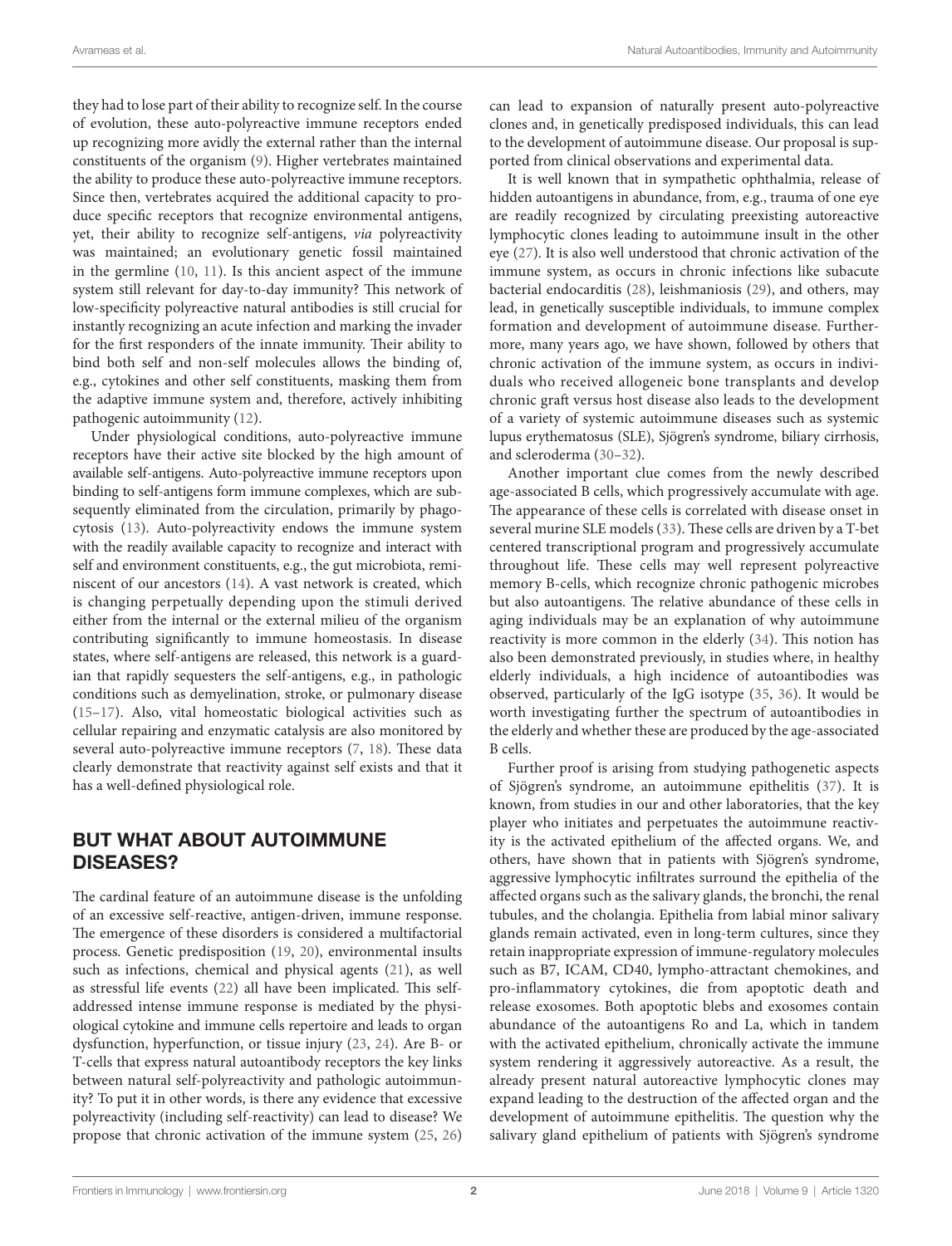is activated is a fundamental and intriguing question. Our studies have shown that coxsackie viral sequences are present in the salivary gland epithelium of patients with Sjögren's syndrome. Further studies are needed, however, to explore the exact etiopathogenetic role of this finding. All the aforementioned findings are reviewed in detail ([38\)](#page-3-4).

### **CONCLUSION**

High avidity recognition, lack of specificity, and tolerance to self has been the dominant idea of the clonal selection theory that guided the thinking in immunology and autoimmunity. Nevertheless, results from both older and newer studies have

### **REFERENCES**

- <span id="page-2-0"></span>1. Landsteiner K. *The Nature and Specificity of Antibodies. The Specificity of Serological Reactions*. Boston: Harvard University Press (1945). p. 127–55.
- <span id="page-2-1"></span>2. Boyden SV. Natural antibodies and the immune response. *Adv Immunol* (1965) 5:1–28. doi[:10.1016/S0065-2776\(08\)60271-0](https://doi.org/10.1016/S0065-2776(08)60271-0)
- <span id="page-2-2"></span>3. Dresser DW. Most IgM-producing cells in the mouse secrete auto-antibodies (rheumatoid factor). *Nature* (1978) 274:480–3. doi[:10.1038/274480a0](https://doi.org/10.1038/274480a0)
- <span id="page-2-3"></span>4. Steele EJ, Cunningham AJ. High proportion of Ig-producing cells making autoantibody in normal mice. *Nature* (1978) 274:483–4. doi[:10.1038/](https://doi.org/10.1038/
274483a0) [274483a0](https://doi.org/10.1038/
274483a0)
- <span id="page-2-4"></span>5. Avrameas S, Ternynck T, Tsonis IA, Lymberi P. Naturally occurring B-cell autoreactivity: a critical overview. *J Autoimmun* (2007) 29:213–8. doi[:10.1016/](https://doi.org/10.1016/
j.jaut.2007.07.010) [j.jaut.2007.07.010](https://doi.org/10.1016/
j.jaut.2007.07.010)
- <span id="page-2-5"></span>6. Baumgarth N. The double life of a B-1 cell: self-reactivity selects for protective effector functions. *Nat Rev Immunol* (2011) 11:34–46. doi[:10.1038/](https://doi.org/10.1038/
nri2901) [nri2901](https://doi.org/10.1038/
nri2901)
- <span id="page-2-6"></span>7. Avrameas S. Autopolyreactivity confers a holistic role in the immune system. *Scand J Immunol* (2016) 83:227–34. doi[:10.1111/sji.12414](https://doi.org/10.1111/sji.12414)
- <span id="page-2-7"></span>8. Zhou ZH, Tzioufas AG, Notkins AL. Properties and function of polyreactive antibodies and polyreactive antigen-binding B cells. *J Autoimmun* (2007) 29: 219–28. doi[:10.1016/j.jaut.2007.07.015](https://doi.org/10.1016/j.jaut.2007.07.015)
- <span id="page-2-8"></span>9. Lee W, Gaca JG, Edwards LA, Braedehoeft SJ, Parker W, Davis RD. Binding of polyreactive antibodies to self versus foreign antigens. *Immunobiology* (2002) 205:95–107. doi:[10.1078/0171-2985-00113](https://doi.org/10.1078/0171-2985-00113)
- <span id="page-2-9"></span>10. Baccala R, Quang TV, Gilbert M, Ternynck T, Avrameas S. Two murine natural polyreactive autoantibodies are encoded by nonmutated germ-line genes. *Proc Natl Acad Sci U S A* (1989) 86:4624–8. doi[:10.1073/pnas.86.12.4624](https://doi.org/10.1073/pnas.86.12.4624)
- <span id="page-2-10"></span>11. Ikematsu H, Kasaian MT, Schettino EW, Casali P. Structural analysis of the VH-D-JH segments of human polyreactive IgG mAb. Evidence for somatic selection. *J Immunol* (1993) 151:3604–16.
- <span id="page-2-11"></span>12. Watanabe M, Uchida K, Nakagaki K, Trapnell BC, Nakata K. High avidity cytokine autoantibodies in health and disease: pathogenesis and mechanisms. *Cytokine Growth Factor Rev* (2010) 21:263–73. doi:[10.1016/j.](https://doi.org/10.1016/j.cytogfr.2010.03.003) [cytogfr.2010.03.003](https://doi.org/10.1016/j.cytogfr.2010.03.003)
- <span id="page-2-12"></span>13. Chen Y, Park YB, Patel E, Silverman GJ. IgM antibodies to apoptosis-associated determinants recruit C1q and enhance dendritic cell phagocytosis of apoptotic cells. *J Immunol* (2009) 182:6031–43. doi:[10.4049/jimmunol.0804191](https://doi.org/10.4049/jimmunol.0804191)
- <span id="page-2-13"></span>14. Christmann BS, Abrahamsson TR, Bernstein CN, Duck LW, Mannon PJ, Berg G, et al. Human seroreactivity to gut microbiota antigens. *J Allergy Clin Immunol* (2015) 136:1378–86.e1–5. doi[:10.1016/j.jaci.2015.03.036](https://doi.org/10.1016/j.jaci.2015.03.036)
- <span id="page-2-14"></span>15. Watzlawik JO, Wootla B, Painter MM, Warrington AE, Rodriguez M. Cellular targets and mechanistic strategies of remyelination-promoting IgMs as part of the naturally occurring autoantibody repertoire. *Expert Rev Neurother* (2013) 13:1017–29. doi:[10.1586/14737175.2013.835601](https://doi.org/10.1586/14737175.2013.835601)
- 16. Elvington A, Atkinson C, Kulik L, Zhu H, Yu J, Kindy MS, et al. Pathogenic natural antibodies propagate cerebral injury following ischemic stroke in mice. *J Immunol* (2012) 188:1460–8. doi:[10.4049/jimmunol.](https://doi.org/10.4049/jimmunol.
1102132) [1102132](https://doi.org/10.4049/jimmunol.
1102132)

established that the immune system can recognize self, principally through auto-polyreactive receptors. Only a minor part of the immune system expresses high specificity, while its largest part exhibits polyspecificity or otherwise polyreactivity. In genetically prone individuals, chronic immune activation may lead to expansion of autoreactive lymphocytic clones that can induce cell or organ damage and thus development of autoimmune disorders.

### AUTHOR CONTRIBUTIONS

SA, HA, and HM: drafting, editing, and final approval of manuscript.

- <span id="page-2-15"></span>17. Daffa NI, Tighe PJ, Corne JM, Fairclough LC, Todd I. Natural and diseasespecific autoantibodies in chronic obstructive pulmonary disease. *Clin Exp Immunol* (2015) 180:155–63. doi[:10.1111/cei.12565](https://doi.org/10.1111/cei.12565)
- <span id="page-2-16"></span>18. Wright BR, Warrington AE, Edberg DD, Rodriguez M. Cellular mechanisms of central nervous system repair by natural autoreactive monoclonal antibodies. *Arch Neurol* (2009) 66:1456–9. doi:[10.1001/archneurol.](https://doi.org/10.1001/archneurol.
2009.262) 2009.262
- <span id="page-2-17"></span>19. David T, Ling SF, Barton A. Genetics of immune-mediated inflammatory diseases. *Clin Exp Immunol* (2018). doi[:10.1111/cei.13101](https://doi.org/10.1111/cei.13101)
- <span id="page-2-18"></span>20. Thorsby E, Lie BA. HLA associated genetic predisposition to autoimmune diseases: genes involved and possible mechanisms. *Transpl Immunol* (2005) 14:175–82. doi:[10.1016/j.trim.2005.03.021](https://doi.org/10.1016/j.trim.2005.03.021)
- <span id="page-2-19"></span>21. Shukla SK, Singh G, Ahmad S, Pant P. Infections, genetic and environmental factors in pathogenesis of autoimmune thyroid diseases. *Microb Pathog* (2018) 116:279–88. doi:[10.1016/j.micpath.2018.01.004](https://doi.org/10.1016/j.micpath.2018.01.004)
- <span id="page-2-20"></span>22. Skopouli FN, Katsiougiannis S. How stress contributes to autoimmunitylessons from Sjogren's syndrome. *FEBS Lett* (2018) 592:5–14. doi[:10.1002/](https://doi.org/10.1002/
1873-3468.12933) [1873-3468.12933](https://doi.org/10.1002/
1873-3468.12933)
- <span id="page-2-21"></span>23. Tsonis IA, Avrameas S, Moutsopoulos HM. Autoimmunity and pathophysiology. *J Autoimmun* (2007) 29:203–5. doi[:10.1016/j.jaut.2007.07.009](https://doi.org/10.1016/j.jaut.2007.07.009)
- <span id="page-2-22"></span>24. Rose NR, Mackay IR. Autoimmune disease: the consequence of disturbed homeostasis. In: Ian R, Mackay NRR, editors. *The Autoimmune Diseases*. London: Elsevier (2014). p. 3–9.
- <span id="page-2-23"></span>25. Moutsopoulos HM, Boehm-Truitt M, Kassan SS, Chused TM. Demonstration of activation of B lymphocytes in New Zealand black mice at birth by an immunoradiometric assay for murine IgM. *J Immunol* (1977) 119:1639–44.
- <span id="page-2-24"></span>26. Lipsky PE. Systemic lupus erythematosus: an autoimmune disease of B cell hyperactivity. *Nat Immunol* (2001) 2:764–6. doi[:10.1038/ni0901-764](https://doi.org/10.1038/ni0901-764)
- <span id="page-2-25"></span>27. Margo CE, Harman LE. Autoimmune disease: conceptual history and contributions of ocular immunology. *Surv Ophthalmol* (2016) 61:680–8. doi[:10.1016/](https://doi.org/10.1016/j.survophthal.2016.04.006) [j.survophthal.2016.04.006](https://doi.org/10.1016/j.survophthal.2016.04.006)
- <span id="page-2-26"></span>28. Maisch B. Autoreactive mechanisms in infective endocarditis. *Springer Semin Immunopathol* (1989) 11:439–56. doi[:10.1007/BF00201881](https://doi.org/10.1007/BF00201881)
- <span id="page-2-27"></span>29. Galvao-Castro B, Sa Ferreira JA, Marzochi KF, Marzochi MC, Coutinho SG, Lambert PH. Polyclonal B cell activation, circulating immune complexes and autoimmunity in human american visceral leishmaniasis. *Clin Exp Immunol* (1984) 56:58–66.
- <span id="page-2-28"></span>30. Lawley TJ, Peck GL, Moutsopoulos HM, Gratwohl AA, Deisseroth AB. Scleroderma, Sjogren-like syndrome, and chronic graft-versus-host disease. *Ann Intern Med* (1977) 87:707–9. doi[:10.7326/0003-4819-87-6-707](https://doi.org/10.7326/0003-4819-87-6-707)
- 31. Gratwohl AA, Moutsopoulos HM, Chused TM, Akizuki M, Wolf RO, Sweet JB, et al. Sjogren-type syndrome after allogeneic bone-marrow transplantation. *Ann Intern Med* (1977) 87:703–6. doi:[10.7326/0003-4819-](https://doi.org/10.7326/0003-4819-
87-6-703) [87-6-703](https://doi.org/10.7326/0003-4819-
87-6-703)
- <span id="page-2-29"></span>32. Tyndall A, Dazzi F. Chronic GVHD as an autoimmune disease. *Best Pract Res Clin Haematol* (2008) 21:281–9. doi:[10.1016/j.beha.2008.03.003](https://doi.org/10.1016/j.beha.2008.03.003)
- <span id="page-2-30"></span>33. Rubtsova K, Rubtsov AV, Thurman JM, Mennona JM, Kappler JW, Marrack P. B cells expressing the transcription factor T-bet drive lupus-like autoimmunity. *J Clin Invest* (2017) 127:1392–404. doi:[10.1172/JCI91250](https://doi.org/10.1172/JCI91250)